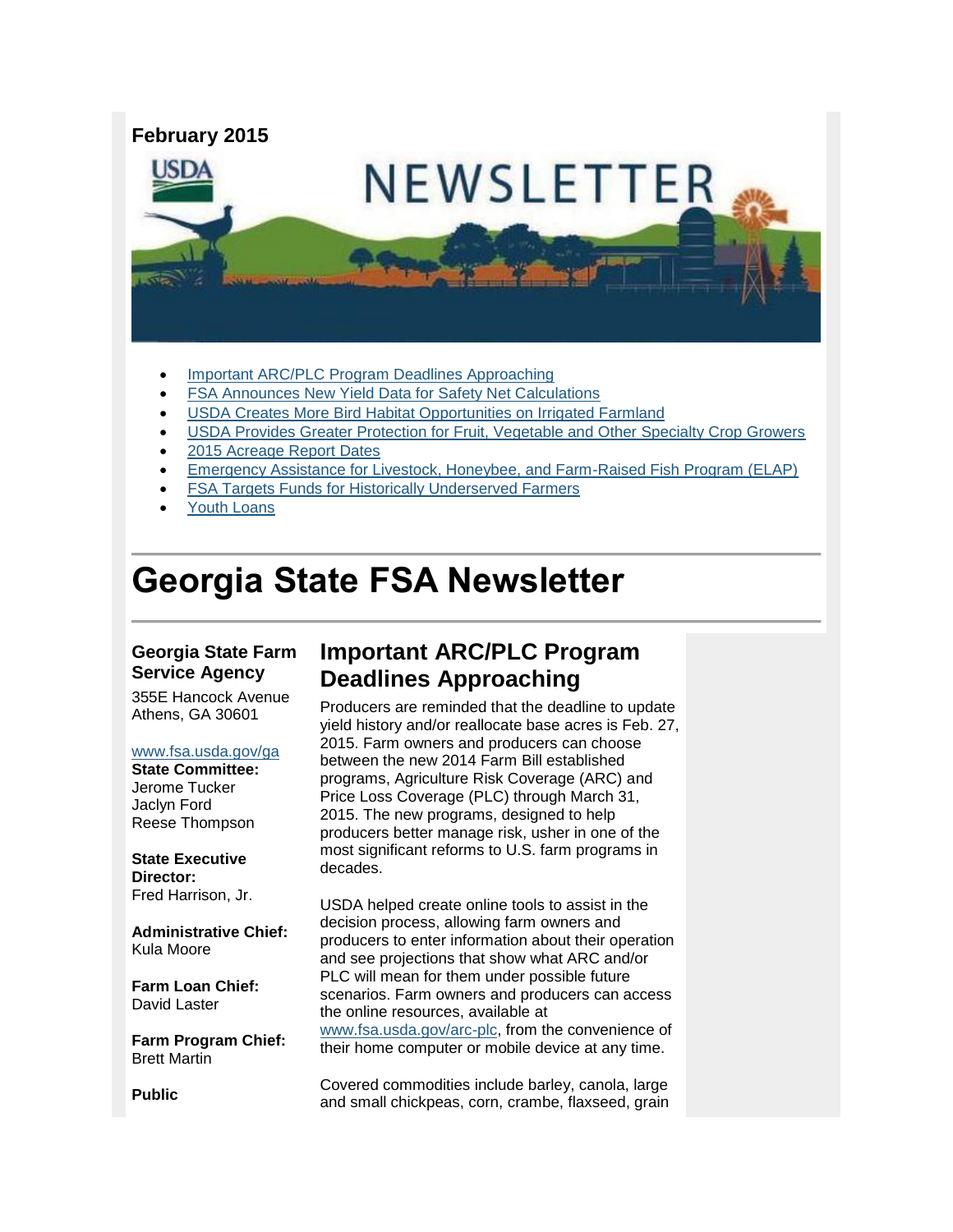| Affairs/Outreach:<br>Neal Leonard<br>Please contact your local<br>FSA Office for questions<br>specific to your operation<br>or county. | sorghum, lentils, mustard seed, oats, peanuts, dry<br>peas, rapeseed, long grain rice, medium grain rice<br>(which includes short grain rice), safflower seed,<br>sesame, soybeans, sunflower seed and wheat.<br>Upland cotton is no longer a covered commodity.                                                                                                                                                                                         |  |
|----------------------------------------------------------------------------------------------------------------------------------------|----------------------------------------------------------------------------------------------------------------------------------------------------------------------------------------------------------------------------------------------------------------------------------------------------------------------------------------------------------------------------------------------------------------------------------------------------------|--|
|                                                                                                                                        | Dates associated with ARC and PLC that farm<br>owners and producers need to know:                                                                                                                                                                                                                                                                                                                                                                        |  |
|                                                                                                                                        | Now through Feb. 27, 2015: Farm owners<br>may visit their local Farm Service Agency office to<br>update yield history and/or reallocate base acres.                                                                                                                                                                                                                                                                                                      |  |
|                                                                                                                                        | Now through March 31, 2015: Producers<br>make a one-time election between ARC and PLC<br>for the 2014 through 2018 crop years.                                                                                                                                                                                                                                                                                                                           |  |
|                                                                                                                                        | Mid-April 2015 through summer 2015:<br>Producers sign contracts for 2014 and 2015 crop<br>years.                                                                                                                                                                                                                                                                                                                                                         |  |
|                                                                                                                                        | October 2015: Payments issued for 2014 crop<br>year, if needed.                                                                                                                                                                                                                                                                                                                                                                                          |  |
|                                                                                                                                        | To learn more about which safety net options are<br>most appropriate for specific farming operations,<br>farmers can use new Web tools at<br>www.fsa.usda.gov/arc-plc, which can be accessed<br>from the convenience of a home computer or a<br>mobile device at any time. To learn more about<br>upcoming educational meetings, farmers can<br>contact their local Farm Service Agency county<br>office at http://offices.sc.egov.usda.gov/locator/app. |  |
|                                                                                                                                        |                                                                                                                                                                                                                                                                                                                                                                                                                                                          |  |

### <span id="page-1-0"></span>**FSA Announces New Yield Data for Safety Net Calculations**

Farmers can Update Yield History through Feb. 27, 2015

The U.S. Department of Agriculture Farm Service Agency (FSA) offers farmers new information to update program payment yields that will help them better select protections offered by the Agricultural Risk Coverage (ARC) and Price Loss Coverage (PLC) programs. The new programs, established by the 2014 Farm Bill, are cornerstones of the commodity farm safety, offering farmers protection when market forces cause substantial drops in crop prices and revenues.

The Farm Bill provides landowners with the option of updating their farm program payment yields and this is the first time that many producers have been able to update yields since 1986. FSA has worked with the Risk Management Agency (RMA) to make available certified yield data that producers can use to better calculate how the new safety net programs can offer the best protection against market swings.

Producers can check with their local FSA county office to see if data is available for them. This data belongs to the producer and only the producer associated with the crop insurance records will be provided this service. Updating yield history or reallocating base acres can occur until Feb. 27,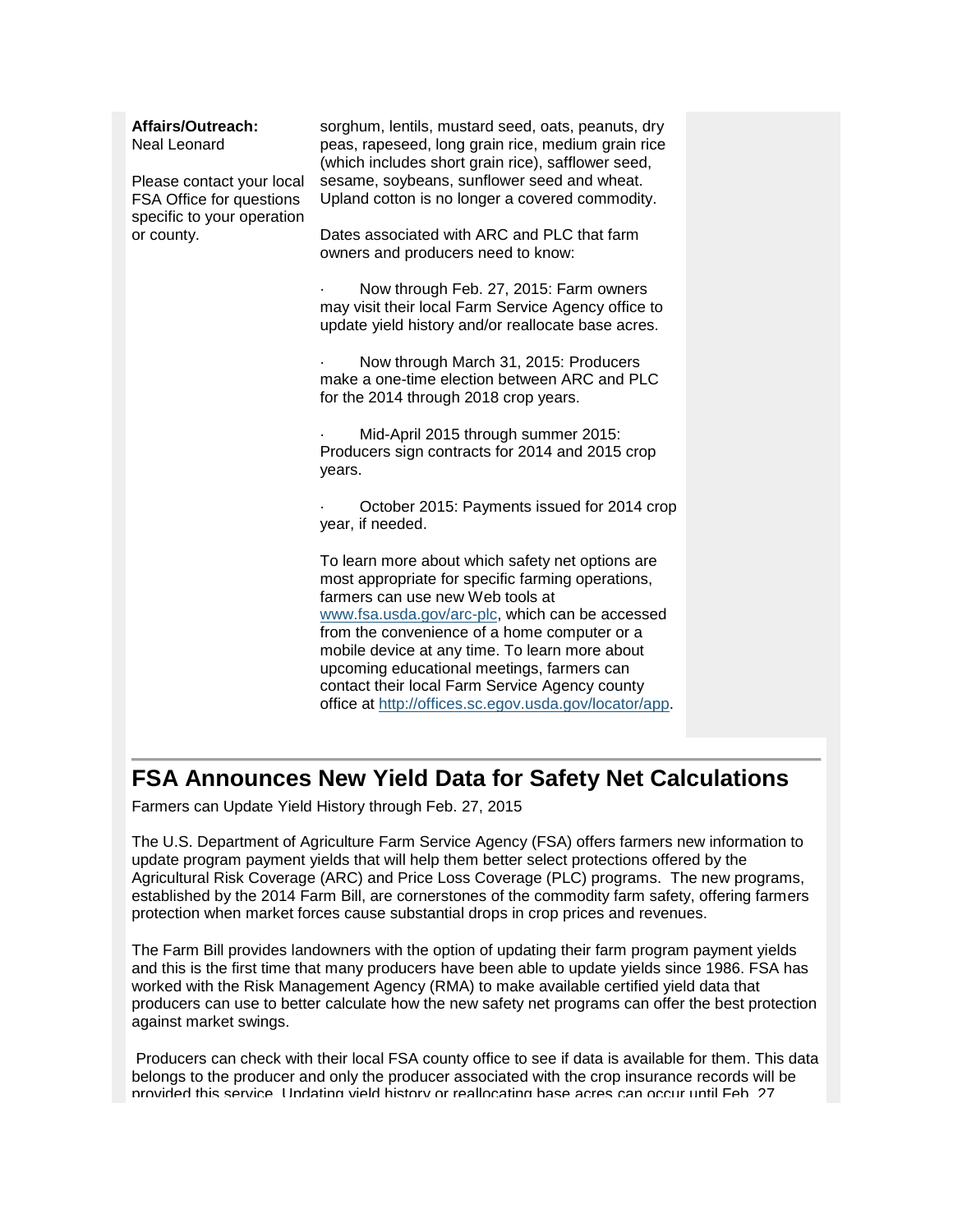2015.

FSA also issued a reminder that from Nov. 17, 2014, to March 31, 2015, producers will make a onetime election of either ARC or PLC for the 2014 through 2018 crop years. For more information, producers are encouraged to make an appointment to go into their local FSA county office. To find a local FSA county office, visit [offices.usda.gov.](http://offices.sc.egov.usda.gov/locator/app) Additional information on the new programs is available at [www.fsa.usda.gov/arc-plc.](http://www.fsa.usda.gov/arc-plc)

#### <span id="page-2-0"></span>**USDA Creates More Bird Habitat Opportunities on Irrigated Farmland**

USDA's Farm Service Agency (FSA) announces more bird habitats to be established in irrigated farmland regions through the Conservation Reserve Program (CRP).

Declines in upland bird populations, such as the northern bobwhite, pheasant, and prairie chicken, led to the creation of new Conservation Reserve Program features to help restore habitats for these species in these agricultural areas. Since the program's creation in 2004, more than 240,000 acres of marginal cropland has been converted to native grasslands, spurring an increase in upland bird populations.

In recent years, however, applications for this type of habitat creation have slowed. To encourage more participation, USDA's new policy focuses on farmland with center-pivot irrigation systems where there are circular areas of cropland with patches of land beyond the reach of irrigation. Until now, these patches – known as pivot corners – were only eligible for habitat creation when connected by a linear strip of grassland also enrolled in the program. The new policy allows producers interested in habitat creation to use disconnected pivot corners to help increase the population of upland birds.

Other species that can benefit from today's change include the mourning dove, wild turkey, several sparrows, meadowlark and bobolinks.

The Conservation Reserve Program is a voluntary program. FSA contracts with agricultural landowners so that environmentally sensitive land is not farmed but instead used for conservation. Participants establish long-term plant species that control soil erosion, sequester carbon, improve water quality, and strengthen declining wildlife populations. In return, participants receive annual rental payments between 10 and 15 years.

Interested landowners can enroll pivot corners in the Conservation Reserve Program at any time. Participants and land must meet certain eligibility requirements. Other restrictions may apply. For additional details, contact your local Farm Service Agency office at [offices.usda.gov](http://offices.usda.gov/) or visit the website at [www.fsa.usda.gov/conservation.](http://www.fsa.usda.gov/conservation)

### <span id="page-2-1"></span>**USDA Provides Greater Protection for Fruit, Vegetable and Other Specialty Crop Growers**

Free Basic Coverage Plans and Premium Discounts Available for New, Underserved and Limited Income Farmers

Greater protection is now available from the Noninsured Crop Disaster Assistance Program for crops that historically have been ineligible for federal crop insurance. The new options, created by the 2014 Farm Bill, provide greater coverage for losses when natural disasters affect specialty crops such as vegetables, fruits, mushrooms, floriculture, ornamental nursery, aquaculture, turf grass,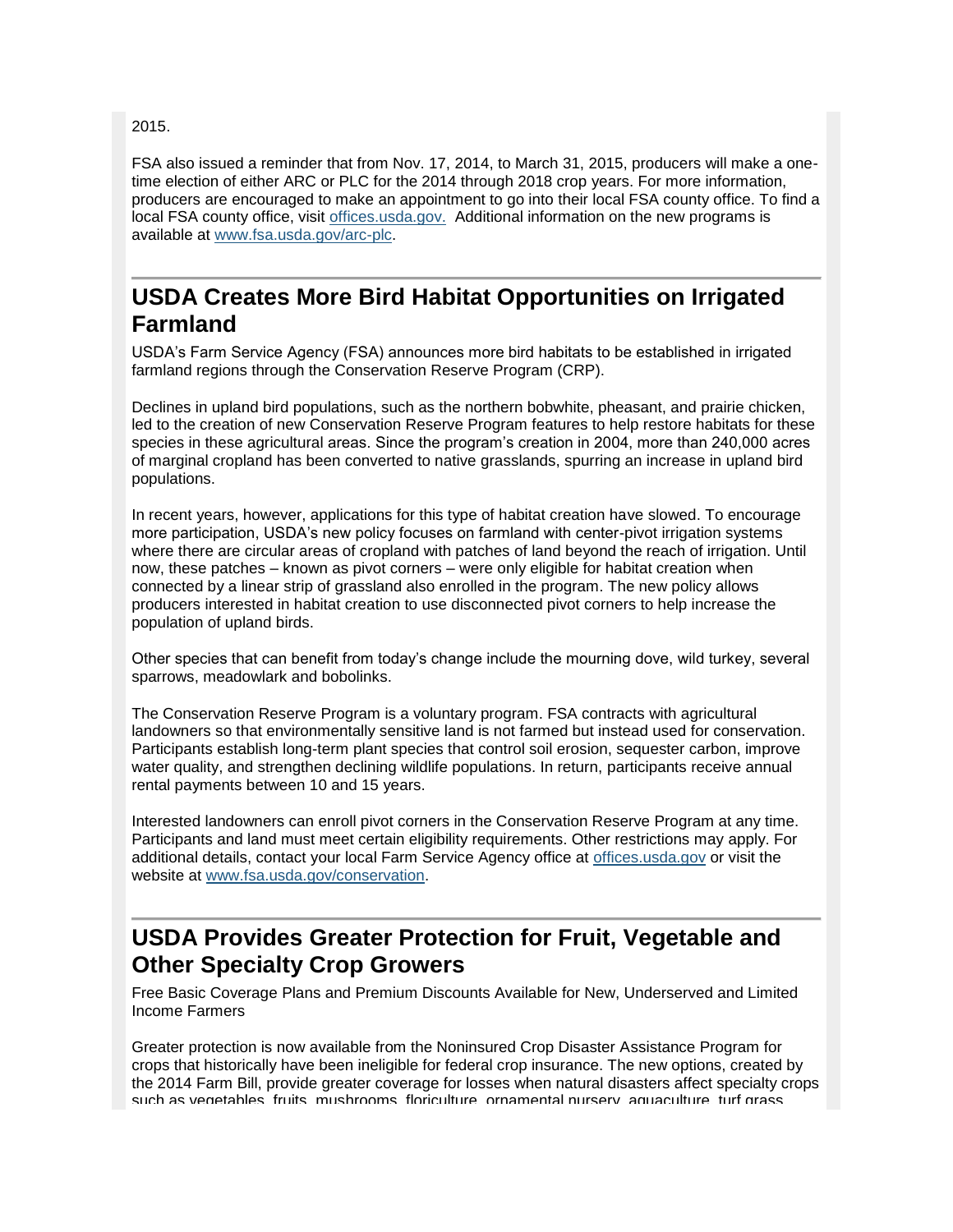ginseng, honey, syrup, and energy crops.

Previously, the program offered coverage at 55 percent of the average market price for crop losses that exceed 50 percent of expected production. Producers can now choose higher levels of coverage, up to 65 percent of their expected production at 100 percent of the average market price.

The expanded protection will be especially helpful to beginning and socially disadvantaged producers, as well as farmers with limited resources, who will receive fee waivers and premium reductions for expanded coverage. More crops are now eligible for the program, including expanded aquaculture production practices, and sweet and biomass sorghum. For the first time, a range of crops used to produce bioenergy will be eligible as well.

To help producers learn more about the Noninsured Crop Disaster Assistance Program and how it can help them, USDA, in partnership with Michigan State University and the University of Illinois, created an online resource. The Web tool, available at [www.fsa.usda.gov/nap,](http://www.fsa.usda.gov/nap) allows producers to determine whether their crops are eligible for coverage. It also gives them an opportunity to explore a variety of options and levels to determine the best protection level for their operation.

To learn more, visit the Farm Service Agency (FSA) website at [www.fsa.usda.gov/nap](http://www.fsa.usda.gov/nap) or contact your local FSA office at [offices.usda.gov.](http://offices.sc.egov.usda.gov/locator/app) The Farm Service Agency (FSA), which administers the program, also wants to hear from producers and other interested stakeholders who may have suggestions or recommendations on the program. Written comments will be accepted until Feb. 13, 2015 and can be submitted through [www.regulations.gov.](http://www.regulations.gov/)

#### <span id="page-3-0"></span>**2015 Acreage Report Dates**

In order to comply with FSA program eligibility requirements, all producers are encouraged to visit their local FSA office to file an accurate crop certification report by the applicable deadline. Crops not reported by the established deadline will be assessed a "late fee" for crops reported after the deadline.

The following acreage reporting dates are applicable for the entire state of Georgia:

January 2, 2015: Honey

January 15, 2015: Apples, Blueberries, Canola, Peaches, Rye, and all other Fall-seeded Small Grains

March 15, 2015: Pecans, Cabbage (pltd 10/1/14 thru 2/22/15), Onions (pltd 10/21/14 thru 2/21/15)

May 15, 2015: Tobacco, Sweet Corn (pltd 1/1/15 thru 5/15/15), Tomatoes (pltd 1/1/15 thru 5/15/15)

July 15, 2015: ALL other crops for which a specific acreage reporting date is not listed – These Include, but are not limited to Corn, Cotton, Grain Sorghum, Peanuts, Soybeans

The following exceptions apply to the above acreage reporting dates:

If the crop has not been planted by the above acreage reporting date, then the acreage must be reported no later than 15 calendar days after planting is completed.

If a producer acquires additional acreage after the above acreage reporting date, then the acreage must be reported no later than 30 calendars days after purchase or acquiring the lease.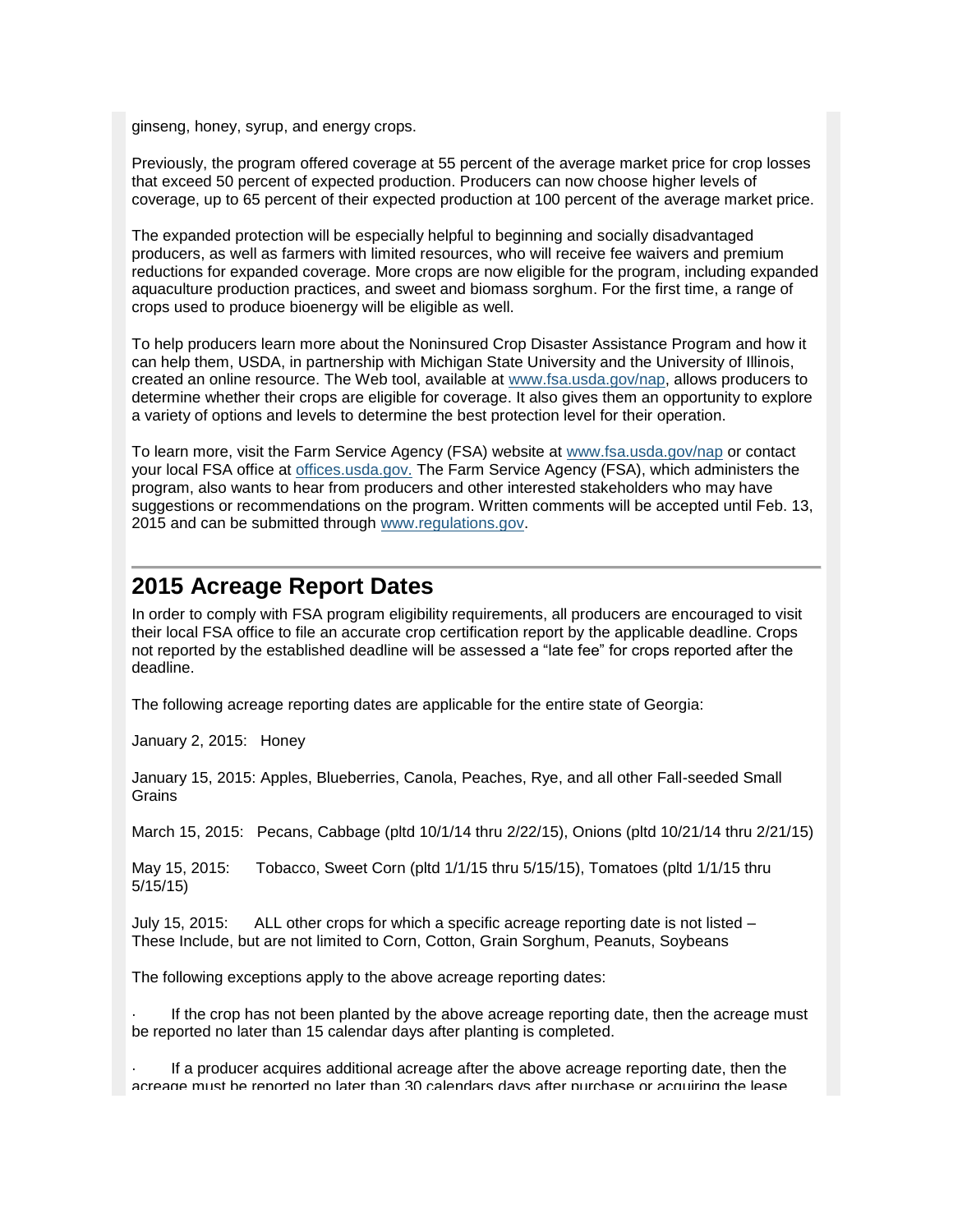Appropriate documentation must be provided to the county office.

If a perennial forage crop is reported with the intended use of "cover only," "green manure," "left standing," or "seed," then the acreage must be reported by July 15th; otherwise, the reporting date for perennial forage is November 15.

Noninsured Crop Disaster Assistance Program (NAP) policy holders should note that the acreage reporting date for NAP covered crops is the earlier of the dates listed above or 15 calendar days before grazing or harvesting of the crop begins.

For questions regarding crop certification and crop loss reports, please contact your local County FSA office.

#### <span id="page-4-0"></span>**Emergency Assistance for Livestock, Honeybee, and Farm-Raised Fish Program (ELAP)**

The Emergency Assistance for Livestock, Honeybees and Farm-Raised Fish Program (ELAP) provides emergency assistance to eligible livestock, honeybee, and farm-raised fish producers who have suffered losses due adverse weather or other conditions, such as wildfires, not covered by other agricultural disaster assistance programs.

Eligible livestock losses include grazing losses not covered under the Livestock Forage Disaster Program (LFP), and loss of purchased feed and/or mechanically harvested feed due to an eligible adverse weather event.

Eligible honeybee losses include loss of purchased feed due to an eligible adverse weather event, cost of additional feed purchased above normal quantities due to an eligible adverse weather condition, colony losses in excess of normal mortality due to an eligible weather event or loss condition, including CCD, and hive losses due to eligible adverse weather.

Eligible farm-raised fish losses include death losses in excess of normal mortality and/or loss of purchased feed due to an eligible adverse weather event.

Producers who suffer eligible livestock, honeybee, or farm-raised fish losses from October 1, 2014 to September 30, 2015 must file:

· A notice of loss **the earlier of** 30 calendar days of the date of the loss or by November 1, 2015

· An application for payment by November 1, 2015

The Farm Bill caps ELAP disaster funding at \$20 million per federal fiscal year.

The following ELAP Fact Sheets (by topic) are available online:

- **ELAP for Farm-Raised Fish Fact Sheet**
- **ELAP for Livestock Fact Sheet**
- **ELAP for Honeybees Fact Sheet**

To view these and other FSA program fact sheets, visit the FSA fact sheet web page at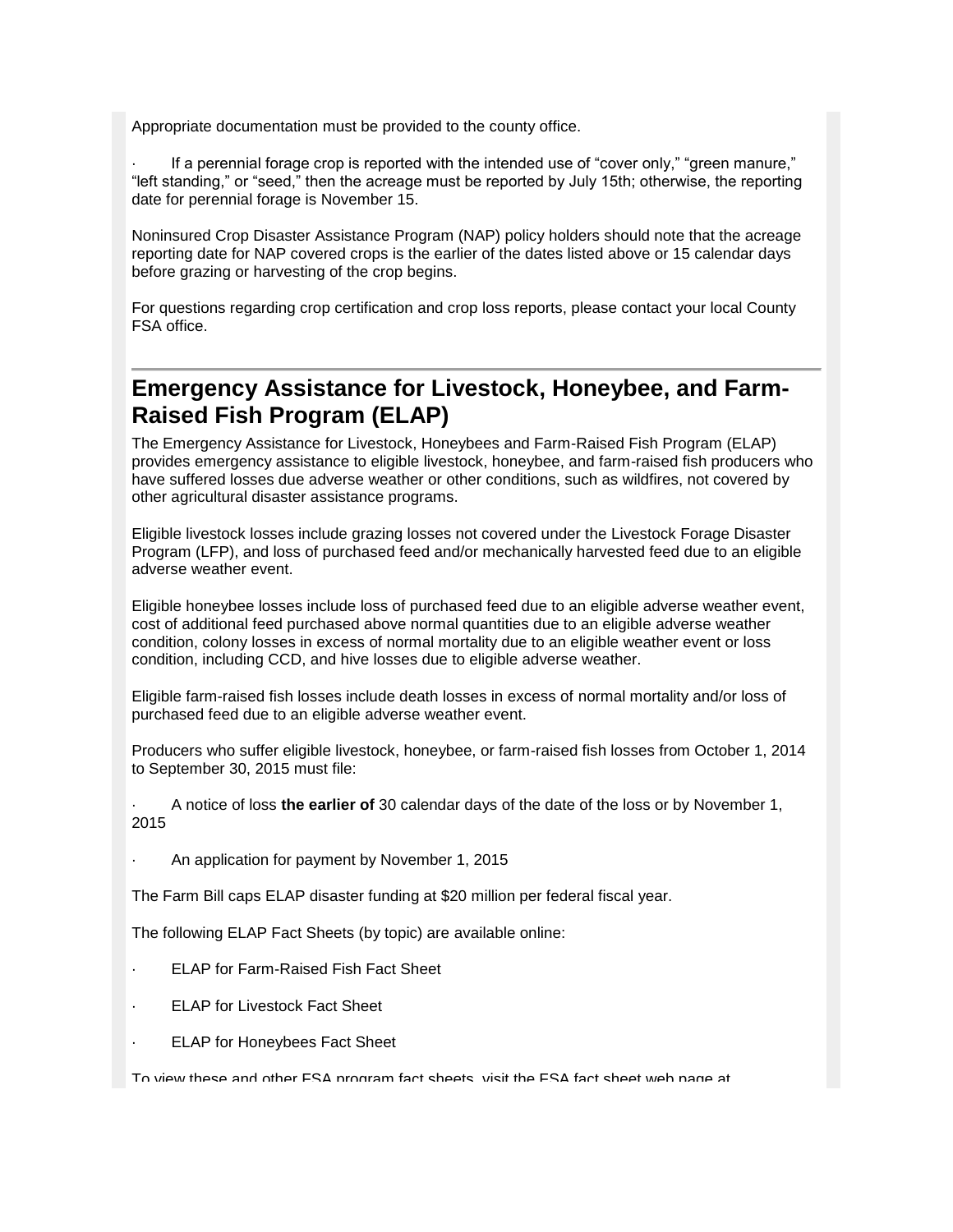[www.fsa.usda.gov/factsheets.](http://www.fsa.usda.gov/factsheets)

#### <span id="page-5-0"></span>**FSA Targets Funds for Historically Underserved Farmers**

The Georgia State Farm Service Agency (FSA) announced the availability of direct and guaranteed loan funds for historically underserved individuals who want to purchase or operate a family-size farm in fiscal year 2015.

In Fiscal year 2014, which ended September 30, 2014, Georgia Farm Loan Programs made 251 direct and guaranteed loans to historically underserved farmers totaling more than \$25.31 million. Thus far in Fiscal year 2015, FSA has provided more than \$6.41 million in loans to historically underserved applicants.

"The targeted financing is for those individuals who have been subjected to racial, ethnic or gender inequality without regard to their individual qualities. Historically underserved members include women, African Americans, American Indians, Hispanic, Asian and Pacific Islanders and Alaskan Natives," said Fred Harrison, Jr., State Executive Director of the Georgia Farm Service Agency.

The program provides direct and guaranteed assistance in the form of farm operating and farm ownership loans. Direct loan applications are originated and processed for applicants by the local FSA staff. Guaranteed loans are issued by participating lending institutions, but typically 90 percent of the loan is guaranteed by FSA.

Operating loans may be used to purchase livestock, equipment, feed, seed, and other business related expenses. Repayment terms run from one to seven years.

Ownership loans provide capital to purchase or enlarge a farm, construct or improve buildings, promote soil and water conservation and pay closing costs. Direct ownership loan terms are up to 40 years. Guaranteed loan terms are established by the lender.

Qualified applicants are provided information and assistance to develop sound management practices,analyze problems and utilize available resources essential for successful farming operations to cope with the changing agricultural environment. Loan applicants do not receive automatic approval. Applicants must be U.S. citizens with a satisfactory history of meeting credit obligations; have sufficient education, training or experience managing or operating a farm; possess legal capacity to incur debt; be unable to obtain credit elsewhere; and meet certain other eligibility requirements.

Contact your local FSA County Office or USDA Service Center for more loan information. You may find the local office phone number listed under the blue or government pages of your local telephone directory.

### <span id="page-5-1"></span>**Youth Loans**

The Farm Service Agency makes loans to youth to establish and operate agricultural incomeproducing projects in connection with 4-H clubs, FFA and other agricultural groups. Projects must be planned and operated with the help of the organization advisor, produce sufficient income to repay the loan and provide the youth with practical business and educational experience. The maximum loan amount is \$5000.

**Youth Loan Eligibility Requirements:**